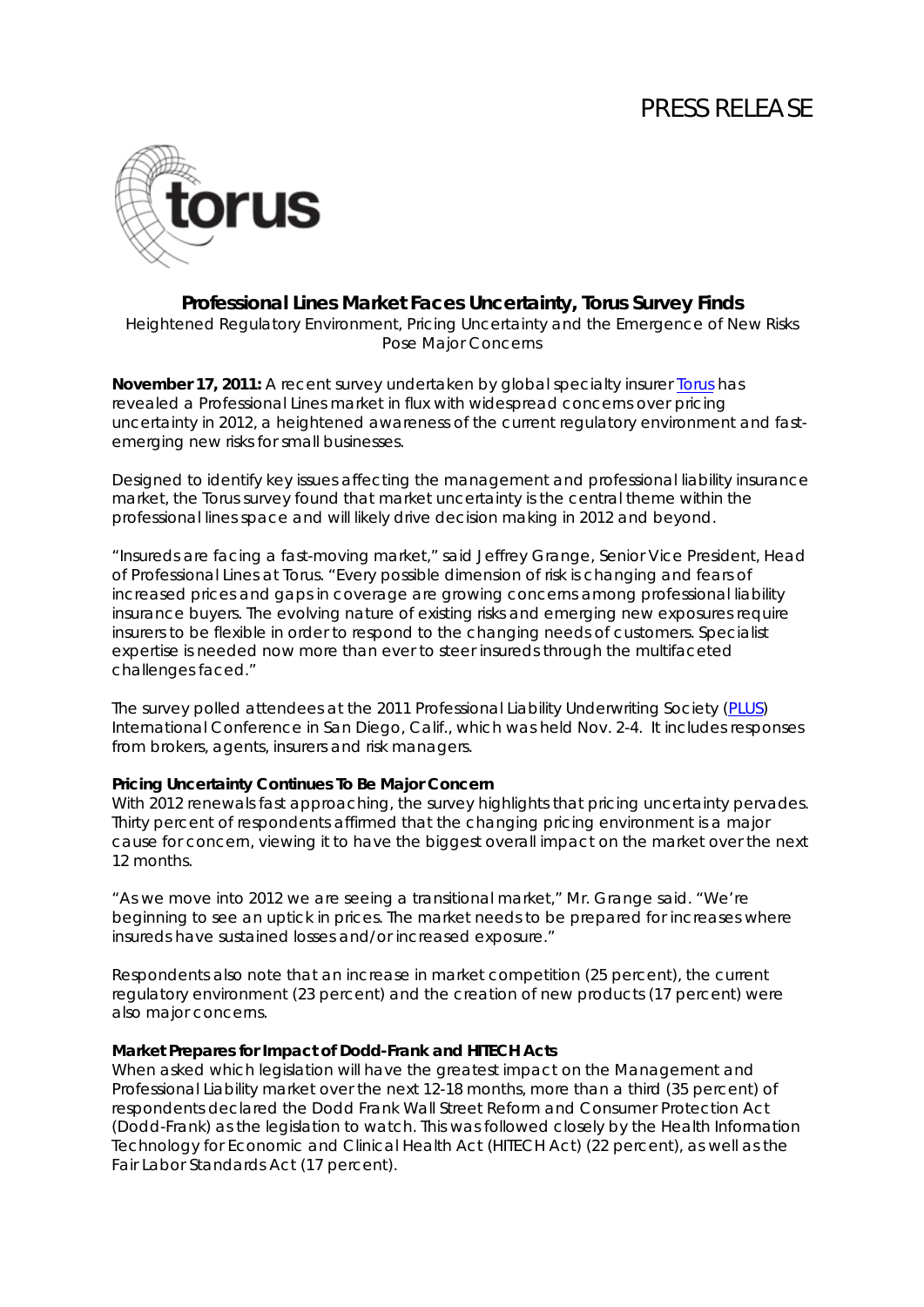# PRESS RELEASE

With its overhaul to corporate governance and financial disclosure, Dodd-Frank is massive in scope. It extends the reach of regulatory oversight to private and public companies and moves far beyond the Sarbanes-Oxley Act of 2002. Consequently it has garnered significant industry attention.

Forty-four percent of all respondents say the biggest impact of the legislation will be a higher number of internal corporate investigations. An additional 29 percent believe that the impact will be felt in a greater need for loss control services, while another 15 percent believe Dodd-Frank will result in more whistleblower lawsuits.

"The insurance industry is paying very close attention to the Dodd-Frank Act," said Mr. Grange. "As the regulatory pendulum moves away from insurers, we must now take the time to understand that insureds are operating in an environment of heightened legal liability. The impacts of Dodd-Frank will be far reaching and will likely lead to increased compliance costs, new avenues of liability and potential litigation for both public and private companies. We must also be aware that the inclusion of whistleblower provisions will likely lead many corporations to seek insurance products that address the risks associated with these investigations."

An additional one in four (25 percent) respondents believe the overall globalization of privacy legislation will have the most impact on the Management and Professional Liability market.

#### **Small Business Risks Abound**

According to the insurance professionals surveyed, they and their small business clients are focussing on new and developing risks. Nearly two out of three (61 percent) of survey respondents noted privacy and network security as topping the list of risks that the insurance industry needs to be concerned with, compared to five years ago. Respondents also feel that small businesses need to be made more aware of increased regulation (14 percent), increased contract requirements needed to purchase E&O coverage (12 percent) and new employment laws (12 percent).

"The risks faced by small businesses today are far different than they were even just a few years ago," said Mr. Grange. "Insurers must make a concerted effort to better understand how technology has heightened small businesses risk exposure. As new exposures emerge, underwriters must adapt and work with small business customers to develop products that mitigate and transfer the risks that they face."

#### **Social Media Is Risky Business**

While social media tools like Facebook, Twitter and LinkedIn have taken center stage as cost effective means for small businesses to distribute information and build brand recognition, the risks to the companies that use these tools has risen as a result. Despite this reality, many small businesses remain unaware of the potential liabilities that arise from the dissemination and proliferation of content and the delivery of professional services via these new mediums.

Thirty-five percent of survey respondents believe that the biggest risk small businesses must address when using social media is the lack of explicit risk management policies and procedures. This was followed closely by the risk of data leakage and theft (29 percent) as well as a lack of control of potentially damming content being disseminated by employees (24 percent). Twelve percent believe increased personal injury exposure (e.g. defamation, libel, slander) poses the greatest risk.

### **Market Craves Technological Innovation**

Over the last five years the market has seen a growth in technological advancement among management and professional liability products, portals and services. Yet respondents